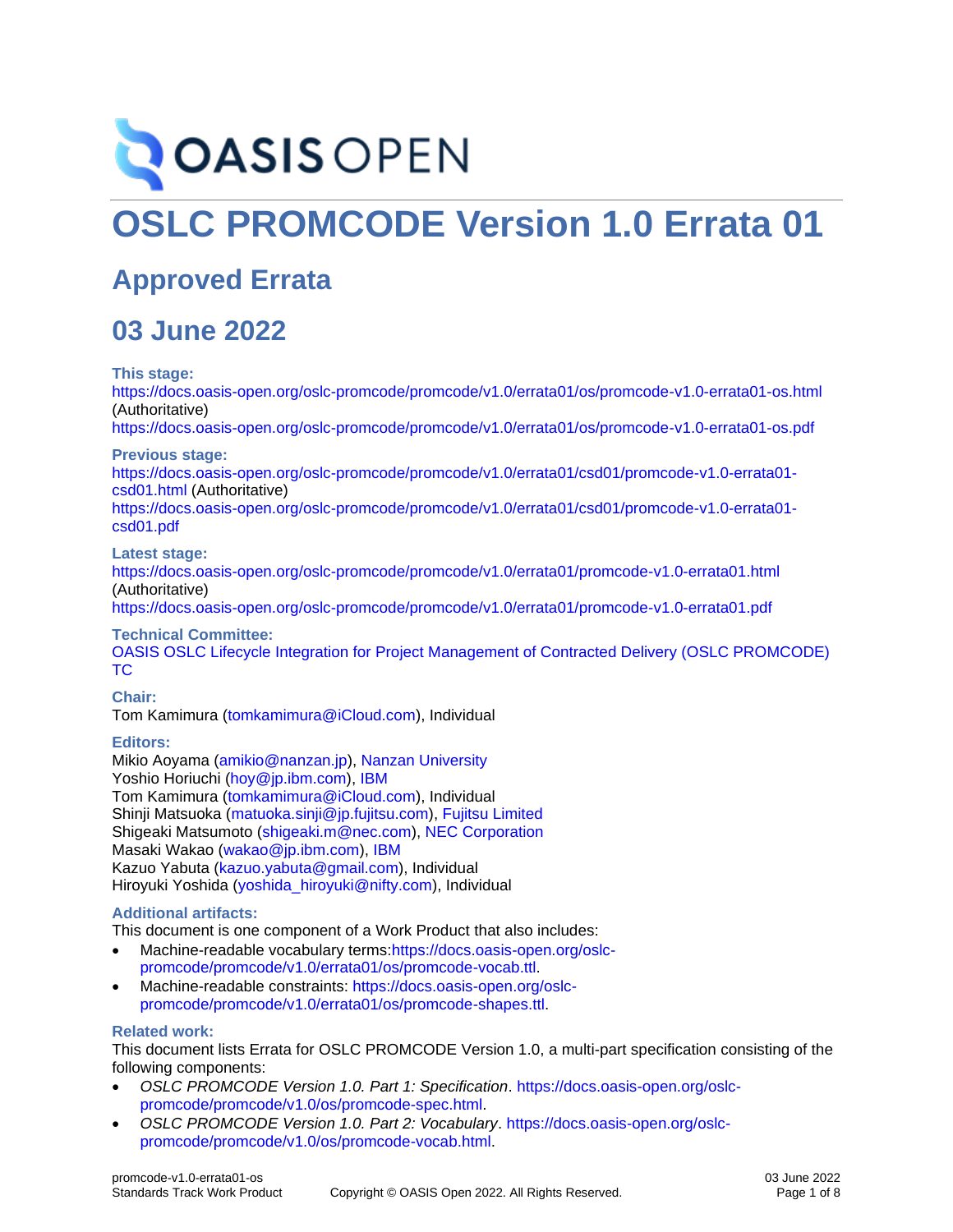- *OSLC PROMCODE Version 1.0. Part 3: Constraints*. [https://docs.oasis-open.org/oslc](https://docs.oasis-open.org/oslc-promcode/promcode/v1.0/os/promcode-shapes.html)[promcode/promcode/v1.0/os/promcode-shapes.html.](https://docs.oasis-open.org/oslc-promcode/promcode/v1.0/os/promcode-shapes.html)
- Machine-readable vocabulary terms: [https://docs.oasis-open.org/oslc](https://docs.oasis-open.org/oslc-promcode/promcode/v1.0/os/promcode-vocab.ttl)[promcode/promcode/v1.0/os/promcode-vocab.ttl.](https://docs.oasis-open.org/oslc-promcode/promcode/v1.0/os/promcode-vocab.ttl)
- Machine-readable constraints: [https://docs.oasis-open.org/oslc](https://docs.oasis-open.org/oslc-promcode/promcode/v1.0/os/promcode-shapes.ttl)[promcode/promcode/v1.0/os/promcode-shapes.ttl.](https://docs.oasis-open.org/oslc-promcode/promcode/v1.0/os/promcode-shapes.ttl)

#### **Abstract:**

This document provides Errata for the OASIS Standard *OSLC PROMCODE Version 1.0*.

There are no changes to the published documents (Part 1: Specification, Part 2: Vocabulary, and Part 3: Constraints). Changes have been made only to the two machine-readable "turtle" files (promcodevocab.ttl and promcode-shapes.ttl).

#### **Status:**

This document was last revised or approved by the OASIS OSLC Lifecycle Integration for Project Management of Contracted Delivery (OSLC PROMCODE) TC on the above date. The level of approval is also listed above. Check the "Latest stage" location noted above for possible later revisions of this document. Any other numbered Versions and other technical work produced by the Technical Committee (TC) are listed at [https://www.oasis-open.org/committees/tc\\_home.php?wg\\_abbrev=oslc](https://www.oasis-open.org/committees/tc_home.php?wg_abbrev=oslc-promcode#technical)[promcode#technical.](https://www.oasis-open.org/committees/tc_home.php?wg_abbrev=oslc-promcode#technical)

TC members should send comments on this document to the TC's email list. Others should send comments to the TC's public comment list, after subscribing to it by following the instructions at the ["Send](https://www.oasis-open.org/committees/comments/index.php?wg_abbrev=oslc-promcode)  [A Comment"](https://www.oasis-open.org/committees/comments/index.php?wg_abbrev=oslc-promcode) button on the TC's web page at [https://www.oasis-open.org/committees/oslc-promcode/.](https://www.oasis-open.org/committees/oslc-promcode/)

This document is provided under the [RF on Limited Terms](https://www.oasis-open.org/policies-guidelines/ipr/#RF-on-Limited-Mode) Mode of the [OASIS IPR Policy,](https://www.oasis-open.org/policies-guidelines/ipr/) the mode chosen when the Technical Committee was established. For information on whether any patents have been disclosed that may be essential to implementing this document, and any offers of patent licensing terms, please refer to the Intellectual Property Rights section of the TC's web page [\(https://www.oasis](https://www.oasis-open.org/committees/oslc-promcode/ipr.php)[open.org/committees/oslc-promcode/ipr.php\)](https://www.oasis-open.org/committees/oslc-promcode/ipr.php).

Note that any machine-readable content [\(Computer Language Definitions\)](https://www.oasis-open.org/policies-guidelines/tc-process-2017-05-26/#wpComponentsCompLang) declared Normative for this Work Product is provided in separate plain text files. In the event of a discrepancy between any such plain text file and display content in the Work Product's prose narrative document(s), the content in the separate plain text file prevails.

#### **Citation format:**

When referencing this document, the following citation format should be used:

#### **[OSLC-PROMCODE-v1.0-Errata01]**

*OSLC PROMCODE Version 1.0 Errata 01*. Edited by Mikio Aoyama, Yoshio Horiuchi, Tom Kamimura, Shinji Matsuoka, Shigeaki Matsumoto, Masaki Wakao, Kazuo Yabuta, and Hiroyuki Yoshida. 03 June 2022. OASIS Approved Errata. [https://docs.oasis-open.org/oslc](https://docs.oasis-open.org/oslc-promcode/promcode/v1.0/errata01/os/promcode-v1.0-errata01-os.html)[promcode/promcode/v1.0/errata01/os/promcode-v1.0-errata01-os.html.](https://docs.oasis-open.org/oslc-promcode/promcode/v1.0/errata01/os/promcode-v1.0-errata01-os.html) Latest stage: [https://docs.oasis](https://docs.oasis-open.org/oslc-promcode/promcode/v1.0/errata01/promcode-v1.0-errata01.html)[open.org/oslc-promcode/promcode/v1.0/errata01/promcode-v1.0-errata01.html.](https://docs.oasis-open.org/oslc-promcode/promcode/v1.0/errata01/promcode-v1.0-errata01.html)

#### **Notices:**

Copyright © OASIS Open 2022. All Rights Reserved.

Distributed under the terms of the OASIS IPR Policy, [\[https://www.oasis-open.org/policies-guidelines/ipr/\]](https://www.oasis-open.org/policies-guidelines/ipr/). For complete copyright information please see the full Notices section in an Appendix below.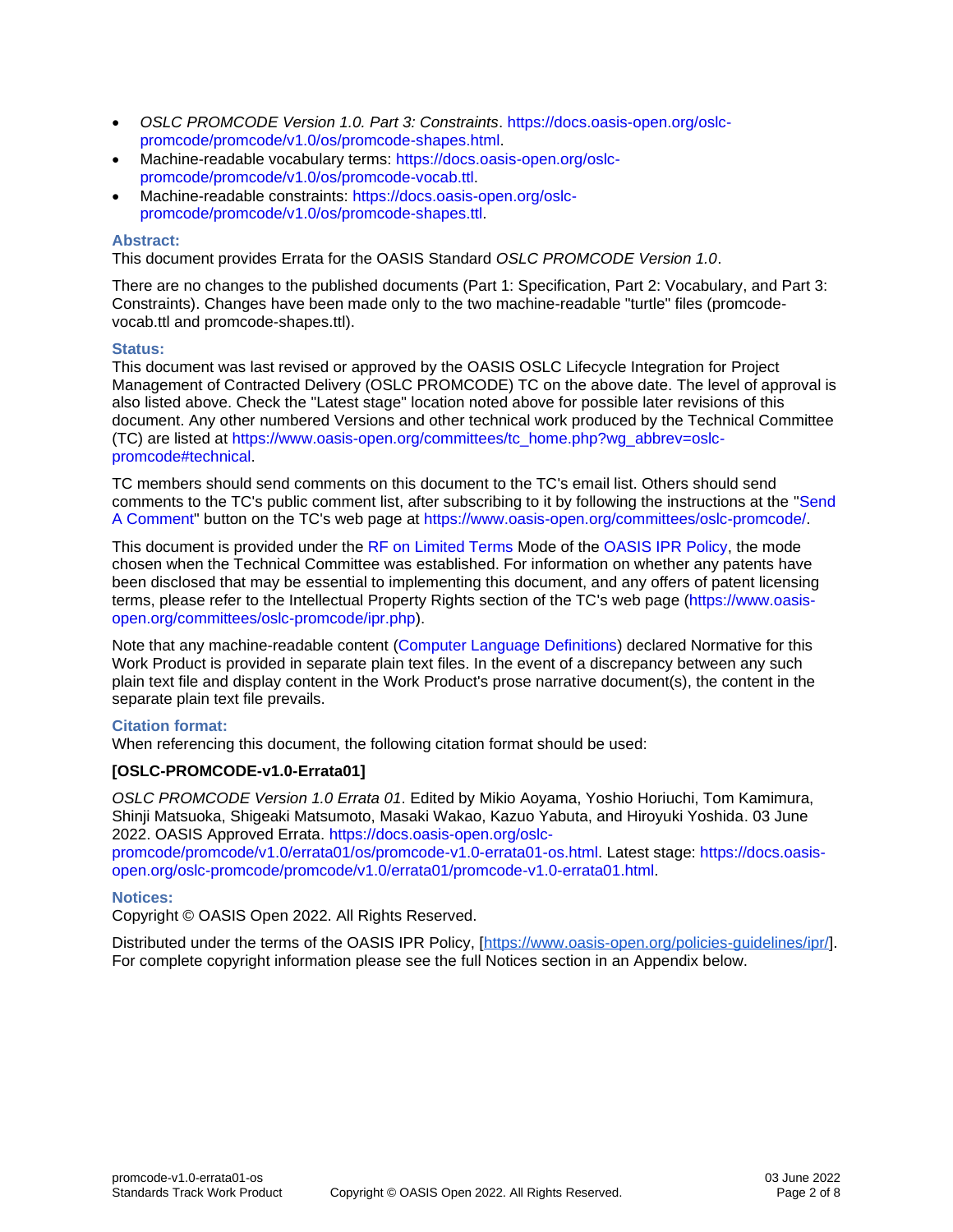# **Table of Contents**

| $\mathbf{1}$ |  |
|--------------|--|
|              |  |
|              |  |
|              |  |
|              |  |
|              |  |
|              |  |
|              |  |
|              |  |
|              |  |
|              |  |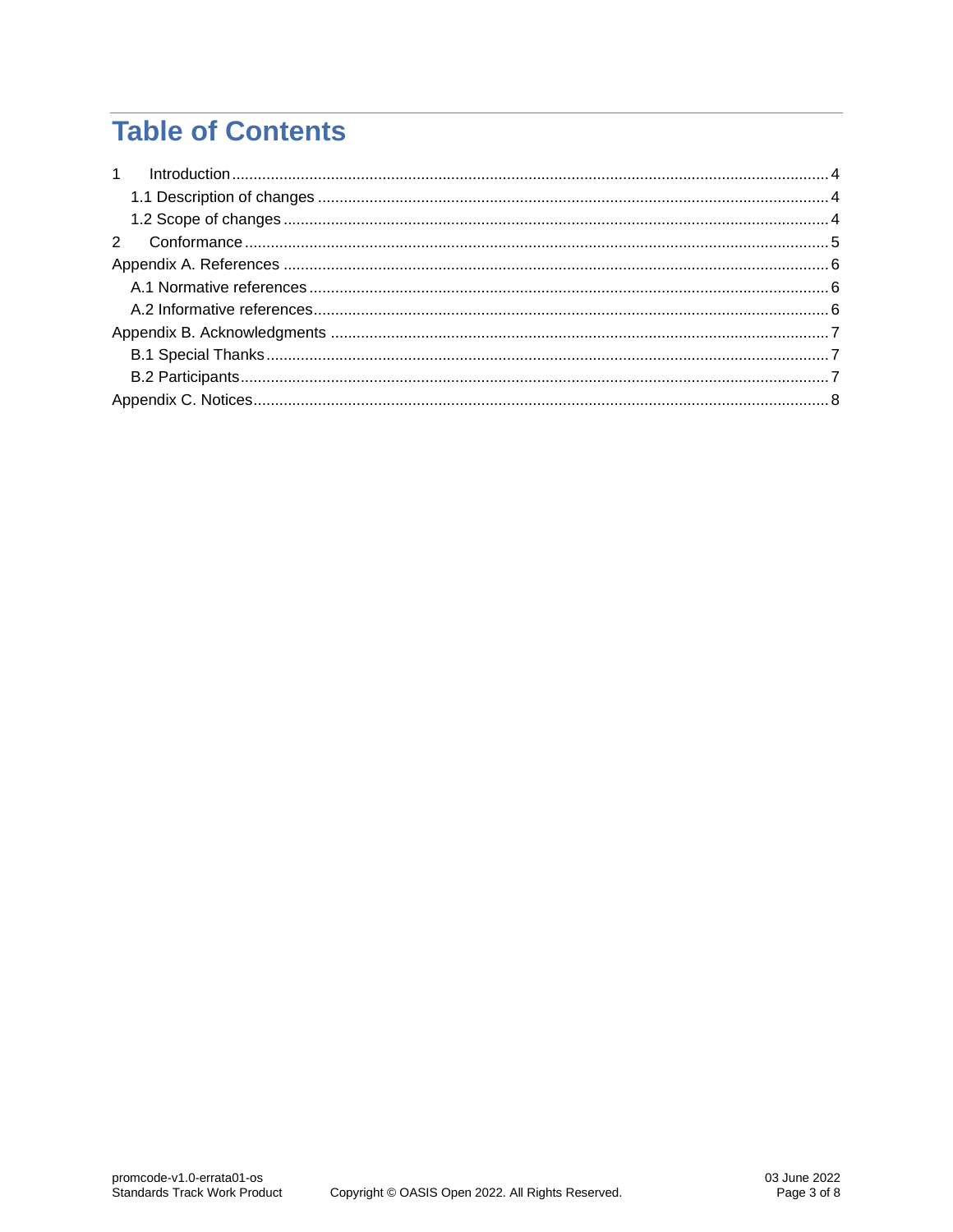# <span id="page-3-0"></span>**1 Introduction**

This document lists the approved changes to the OASIS Standard *OSLC PROMCODE Version 1.0* [\[OSLC-PROMCODE-v1.0-OS\],](#page-5-3) a multi-part specification consisting of the following components:

- *OSLC PROMCODE Version 1.0. Part 1: Specification*.
- *OSLC PROMCODE Version 1.0. Part 2: Vocabulary*.
- *OSLC PROMCODE Version 1.0. Part 3: Constraints*.
- Machine-readable vocabulary terms: promcode-vocab.ttl.
- Machine-readable constraints: promcode-shapes.ttl.

There are no changes to the published documents (Part 1: Specification, Part 2: Vocabulary, and Part 3: Constraints). Changes have been made only to the two machine-readable "turtle" files (promcodevocab.ttl and promcode-shapes.ttl).

### <span id="page-3-1"></span>**1.1 Description of changes**

After the PROMCODE specification was approved as OS, the members of the OSLC PROMCODE TC worked with OSLC Open Project team to include two machine-readable files (promcode-shapes.ttl and promcode-vocab.ttl) in their GitHub repository, as all such machine-readable files are made available from the OSLC Open Project. In doing so, we had to make a few editorial modifications to these files to meet the strict requirement of the OSLC Open Project.

Three kinds of modifications to the machine-readable files were needed:

- 1. Changes to the approved date, and the status of specification, from CS03 to OS.
- 2. Changes to some URLs to reference the specification documents in the official site of OASIS library.

3. Eliminating blank characters immediately before the end of string enclosed by "…". Also, eliminating a new line character within a string enclosed in "…". A tool to check the format, called Shape checker, produced a number of warnings without these modifications, and the OSLC Open Project required the warnings to be eliminated.

All the changes made are purely editorial and therefore non-material.

### <span id="page-3-2"></span>**1.2 Scope of changes**

The only approved changes are to the two machine-readable files, promcode-shapes.ttl and promcodevocab.ttl.

The corrected machine-readable files are linked in the section ["Additional artifacts"](#page-0-0) on the title page.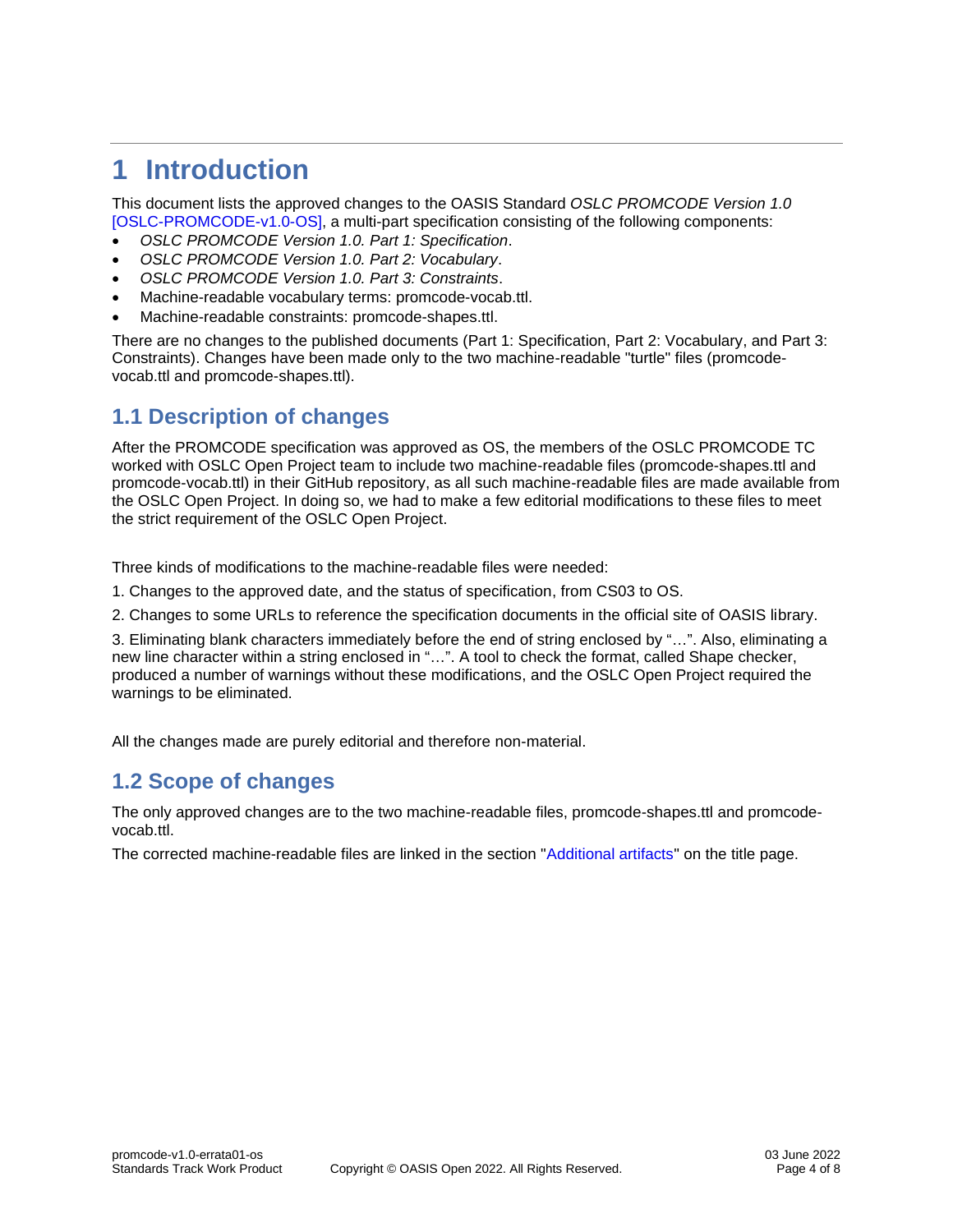### <span id="page-4-0"></span>**2 Conformance**

1. The conformance requirements stated in the OASIS Standard *OSLC PROMCODE Version 1.0* [\[OSLC-PROMCODE-v1.0-OS\]](#page-5-3) are not changed in any way by the publication of this Errata document.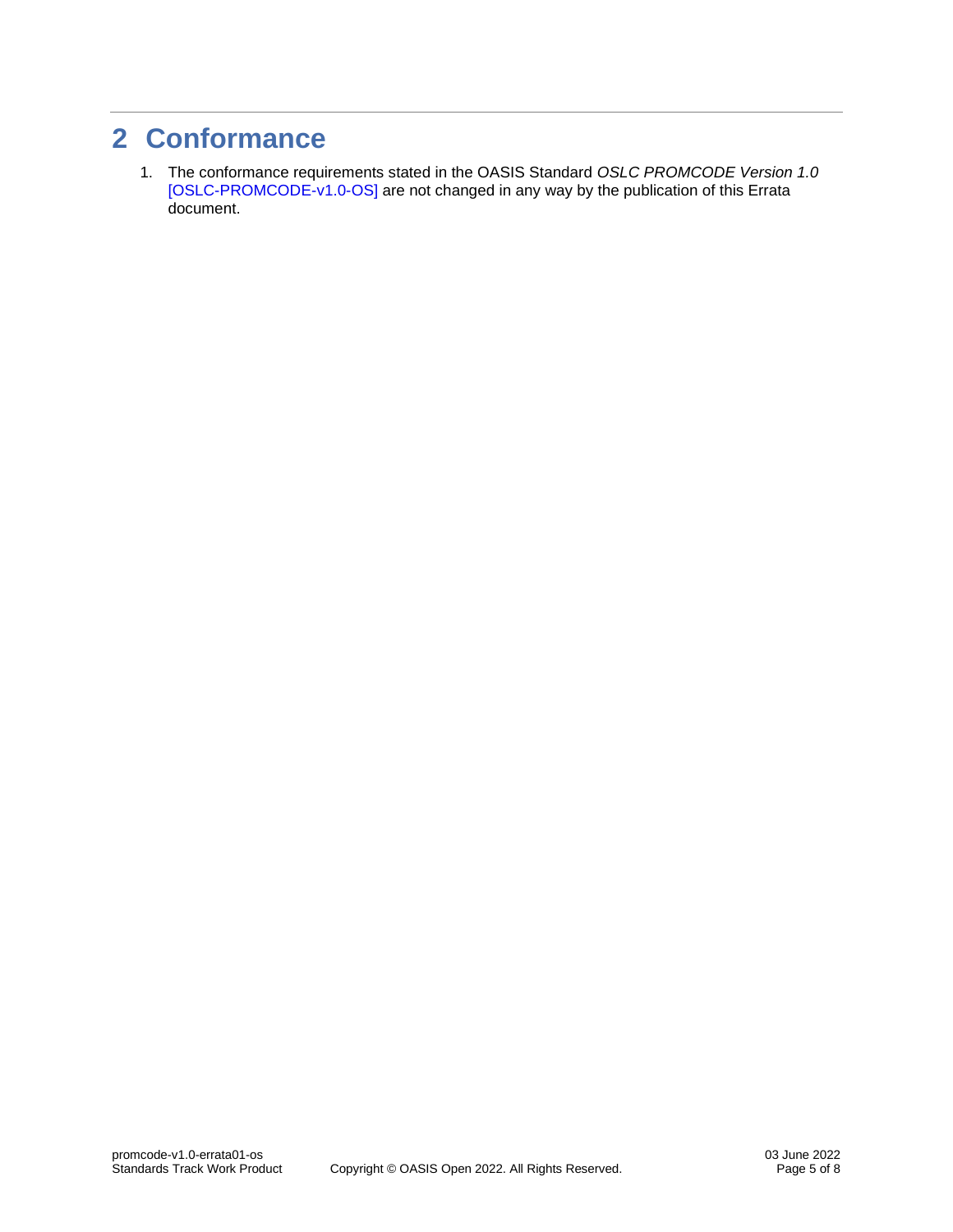# <span id="page-5-0"></span>**Appendix A. References**

### <span id="page-5-1"></span>**A.1 Normative references**

The following documents are referenced in such a way that some or all of their content constitutes requirements of this document.

### <span id="page-5-3"></span>**[OSLC-PROMCODE-v1.0-OS]**

*OSLC PROMCODE Version 1.0*. Edited by Mikio Aoyama, Yoshio Horiuchi, Tom Kamimura, Shinji Matsuoka, Shigeaki Matsumoto, Masaki Wakao, Kazuo Yabuta, and Hiroyuki Yoshida. 11 March 2022. OASIS Standard. A multi-part specification consisting of the following components:

- *OSLC PROMCODE Version 1.0. Part 1: Specification*. [https://docs.oasis-open.org/oslc](https://docs.oasis-open.org/oslc-promcode/promcode/v1.0/os/promcode-spec.html)[promcode/promcode/v1.0/os/promcode-spec.html.](https://docs.oasis-open.org/oslc-promcode/promcode/v1.0/os/promcode-spec.html)
- *OSLC PROMCODE Version 1.0. Part 2: Vocabulary*. [https://docs.oasis-open.org/oslc](https://docs.oasis-open.org/oslc-promcode/promcode/v1.0/os/promcode-vocab.html)[promcode/promcode/v1.0/os/promcode-vocab.html.](https://docs.oasis-open.org/oslc-promcode/promcode/v1.0/os/promcode-vocab.html)
- *OSLC PROMCODE Version 1.0. Part 3: Constraints*. [https://docs.oasis-open.org/oslc](https://docs.oasis-open.org/oslc-promcode/promcode/v1.0/os/promcode-shapes.html)[promcode/promcode/v1.0/os/promcode-shapes.html.](https://docs.oasis-open.org/oslc-promcode/promcode/v1.0/os/promcode-shapes.html)
- Machine-readable vocabulary terms: [https://docs.oasis-open.org/oslc](https://docs.oasis-open.org/oslc-promcode/promcode/v1.0/os/promcode-vocab.ttl)[promcode/promcode/v1.0/os/promcode-vocab.ttl.](https://docs.oasis-open.org/oslc-promcode/promcode/v1.0/os/promcode-vocab.ttl)
- Machine-readable constraints: [https://docs.oasis-open.org/oslc](https://docs.oasis-open.org/oslc-promcode/promcode/v1.0/os/promcode-shapes.ttl)[promcode/promcode/v1.0/os/promcode-shapes.ttl.](https://docs.oasis-open.org/oslc-promcode/promcode/v1.0/os/promcode-shapes.ttl)

### <span id="page-5-2"></span>**A.2 Informative references**

### <span id="page-5-4"></span>**[PROMCODE13]**

PROMCODE (PROject Management of COntracted Delivery), Interface Specification, Version 1. <http://www.promcode.org/>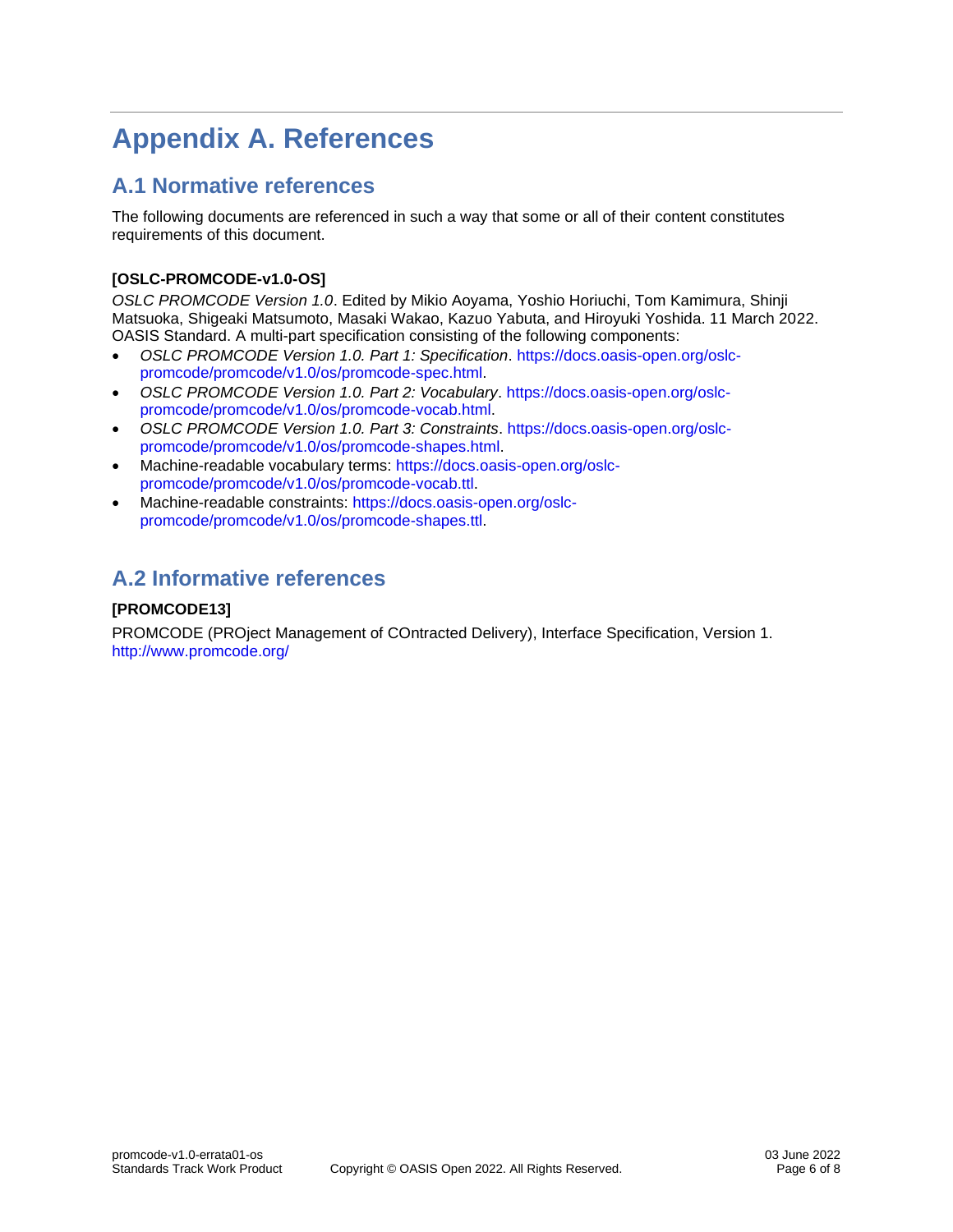# <span id="page-6-0"></span>**Appendix B. Acknowledgments**

### <span id="page-6-1"></span>**B.1 Special Thanks**

The PROMCODE TC would like to thank the members of the PROMCODE Consortium [\[PROMCODE13\]](#page-5-4) for their work that became a precursor to the current work. The TC would also like to thank Prof. Mikio Aoyama of Nanzan University who served as the Chair of the TC from March of 2014 to May of 2021. His leadership, dedication and broad experience with project management played a major role in shaping the content of the specification. The TC would also like to thank Nanzan University for their support of the OASIS PROMCODE activity. Finally, thanks by the TC also go to Arthur Ryman and Kazuhiko Funakoshi who helped in creating technical content at an early stage of the project.

### <span id="page-6-2"></span>**B.2 Participants**

The following individuals were members of the OSLC PROMCODE Technical Committee during the creation of this document and their contributions are gratefully acknowledged:

Amsden, Mr. James - IBM Horiuchi, Mr. Yoshio - IBM Kamimura, Dr. Tom - Individual Kobayashi, Mr. Shigenori - NEC Corporation LaRochelle, Mr. Robert - IBM Matsumoto, Mr. Shigeaki - NEC Corporation Matsuoka, Mr. Shinji - Fujitsu Limited Speicher, Steve - IBM Wakao, Mr. Masaki - IBM Watanabe, Mr. Takeshi - IBM Yabuta, Mr. Kazuo - Individual Yoshida, Dr. Hiroyuki - Individual